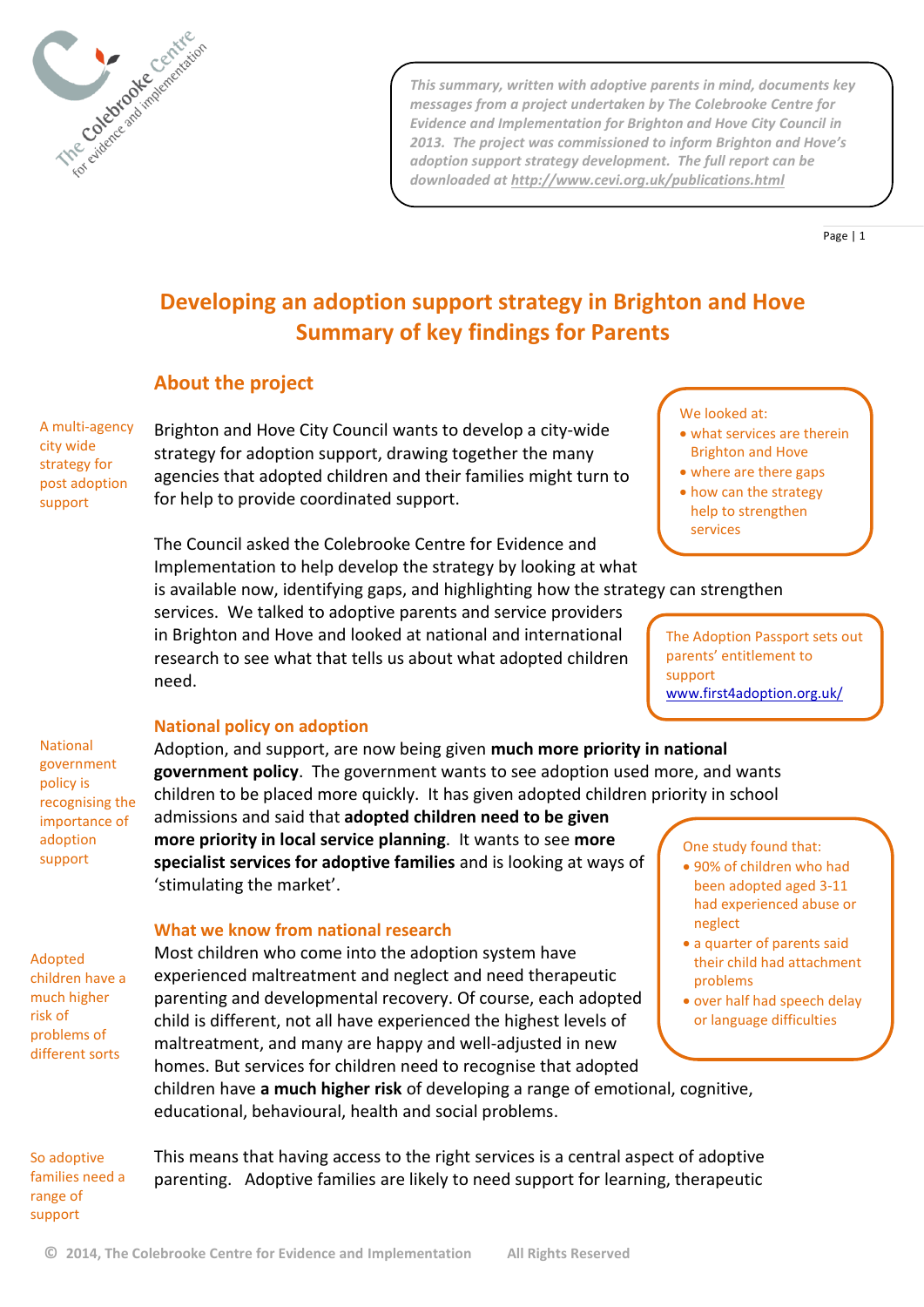recovery and mental health, children's physical and social development, parenting support groups, advice and information, training, and financial support. National research shows that there are gaps in meeting these needs, particularly in CAMHS and therapeutic services and in educational support. Adoption support seems to be particularly stretched for families in high levels of need.

## **What did we find in Brighton and Hove?**

Page | 2

# **The services available in Brighton and Hove**

There is an extensive range of relevant services in Brighton and Hove

What we found in Brighton and Hove is that there is a **very extensive range of provision in the city** that could be used by adopted children and families. This ranges from the services that all children and families in the city use to intensive support for children facing more difficulties. We heard about support in schools, Children's Centres, health and mental health services, and in the voluntary sector. In the full report we list out all the services that we identified – some **examples** are shown in the box below.

#### **Examples of adoption support provision in Brighton and Hove Emotional, behavioural, therapeutic support: Support for learning:**

- Individual and family therapy various providers
- Art therapy, anxiety and other groups CAMHS
- Counselling in schools and the community Dialogue
- Youth support eg job search, positive activities, substance misuse – various public and voluntary sector providers

#### **Child development and health:**

- Occupational, physio- and speech and language therapy – Integrated Child Development and Disability Service
- Enhanced health visiting and healthy child clinics – Children's Centres
- Play and learning support Children's Centres
- Guidance for schools Adoption Service
- Teaching assistants, literacy support, speech and language therapy – schools and SEN service
- Advice and advocacy on school issues for parents of disabled children – Amaze
- Direct work with schools, children and parents – Educational Psychology Service

### **Support for parenting:**

- Telephone advice, guidance and home visits – Adoption Service
- Parent groups, workshops, lending library, Fun Days and picnics – Adoption Service
- Access to case history– Adoption Service
- Advice on benefits Amaze

#### But there are gaps in provision

### **Gaps in provision**

In our interviews with adoptive parents and with service providers, a number of **gaps in provision** were identified. These are areas where either a form of support is not available at all, or where it is in very short supply. The areas identified were:

*'There was a big breakthrough at primary school when she got to see the school counsellor and that made a massive difference because she felt safe and she was able to say these things to someone else and it helped her make sense of it all.'*  Parent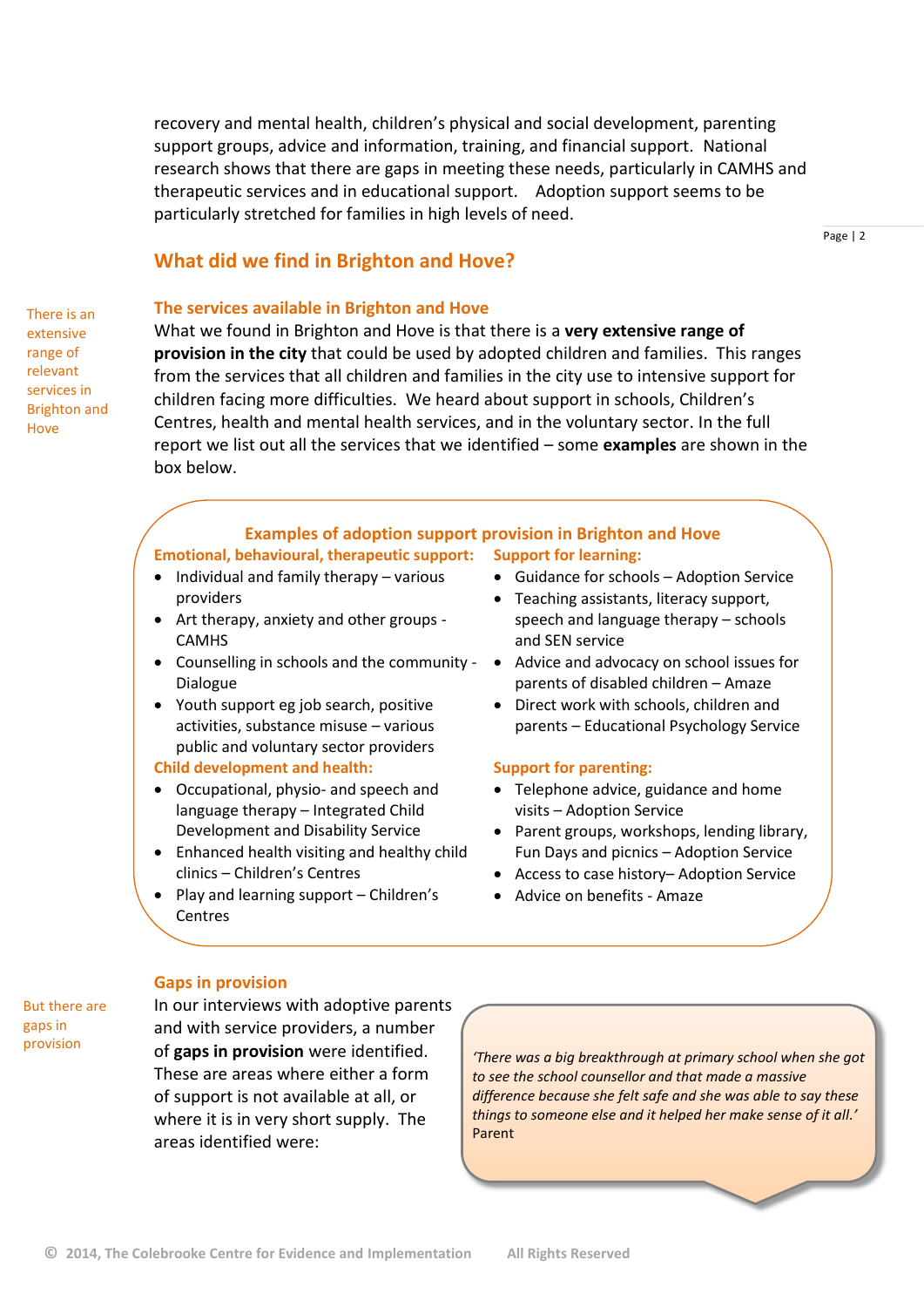- **therapeutic interventions for children:** particularly because of services being restricted or only available for high level specific needs. Children need help to overcome trauma, and to make sense of being adopted
- **support for play, social development and peer relationships**. Children need places where staff and other parents will understand they may have challenging behaviour and will help them feel safe and enjoy themselves. They may also need help with peer relationships
- **support in schools, particularly secondary schools:** Adopted children often need more support with learning and with adapting to the school environment. Our analysis suggests that there is particularly a need for more support in secondary schools

*'A TA was allocated to be her key adult but she only worked three days a week. They did what they could but it wasn't enough. They had to fund her out of current resources and it would have needed a lot more intensive work to [make a difference].'*  Parent

Page | 3

- **child development services:** such as speech and language therapy and occupational therapy. We were told that, as in the UK more generally, services are in short supply and families experience long waiting periods
- **short breaks or respite care:** these are very important for families facing intense pressure. But they are only available through social services within the safeguarding system – which is not a system that parents want to use
- **continuing contact by the Adoption Service:** a regular 'touching base' with families would make it easy for them to raise any areas of difficulty at an early stage
- **support groups for parents of older children**
- **more parent training, workshops and a buddying or mentoring service:** eg workshops on family dynamics, attachment, typical and a-typical development, life story work and making sense of early childhood experiences, managing behaviour at different ages, and a parenting programme specifically geared to adoptive parenting.

More money is needed in the adoption support system

These gaps are likely to be seen in many local authorities. The parents we spoke to were very conscious that the council's resources are limited. Some felt that more money needs to be put into the system at a national level if the government's objectives for adoption are to be achieved.

*'The most important thing is that some proper money goes into it rather than moving the chairs around. Because as an adopter what's frustrating is when government makes a push for more adoption to take place but they don't follow it up with any additional resource in terms of post-adoption support.'* Parent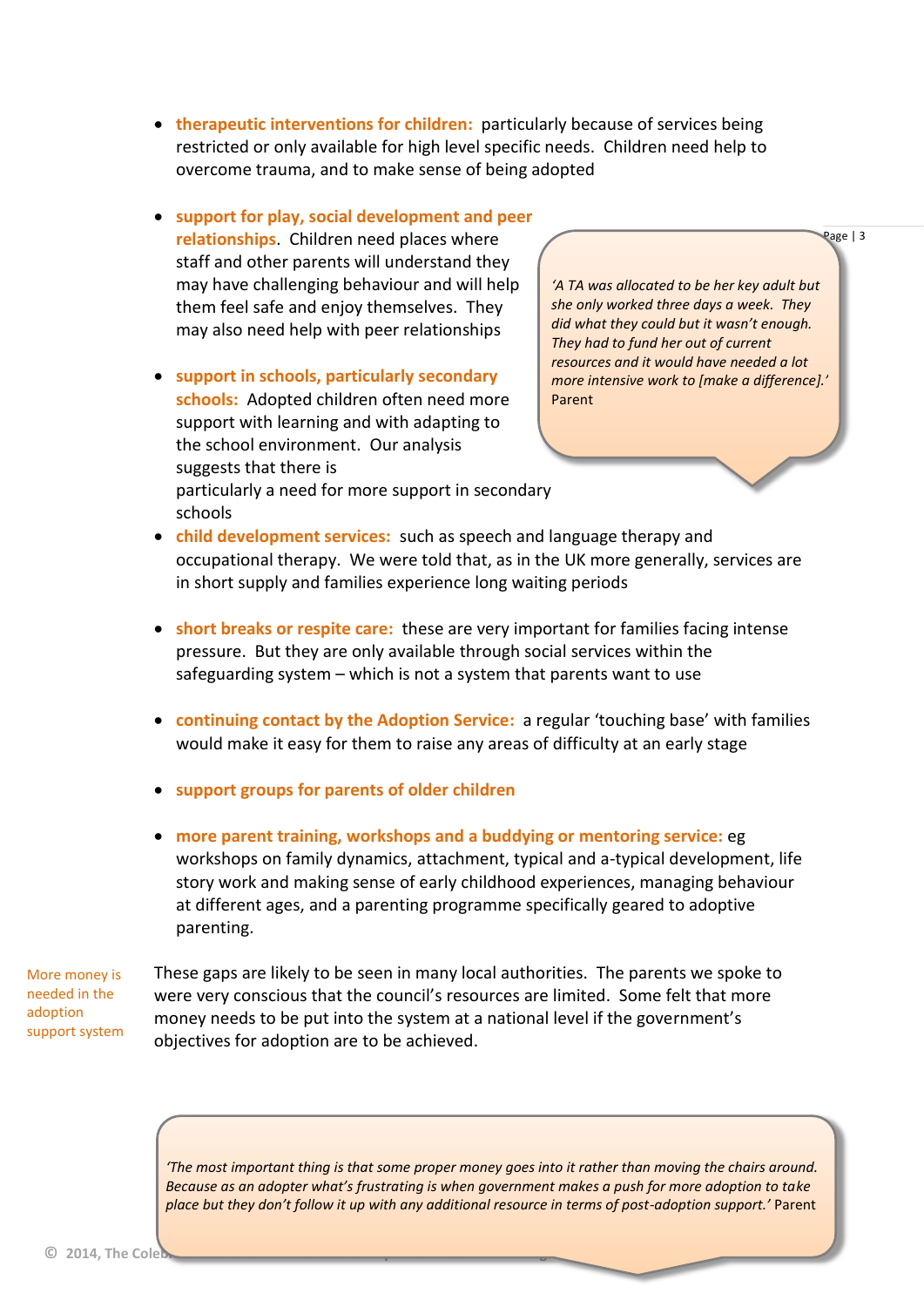# **Other ways of strengthening adoption support in Brighton and Hove**

We also identified other ways of strengthening adoption support, looking at how what is available could work better for children and families.

The range of help available is a rich resource for parents - but only if they know about it and can find their way through it. We think that what is available needs to be re-shaped into **comprehensive and continuous system of provision**. There should be provision at different levels of need, and an Ensure there is

*'I was just passed from pillar to post. There's no written offer, if you like, of what's available. Everybody tried to pass me on to someone else, no one would take responsibility.'* Parent

age | 4

understanding of how different services fit together. Information about what is available needs to be made very accessible to families.

Improve coordination and teamworking

a coherent system of provision

> There is a need to improve **coordination** in assessments and service delivery. There should be clear expectations about team-based working and how professionals will share information with each other, with the family's consent. We think Brighton and Hove should also think about developing a 'key worker' post, someone whose job is to coordinate services and advocate on a family's behalf.

**A key worker role:**

- **.** linking between services to share information and support consistent approaches
- advocating to services
- coordinating meetings
- chasing progress
- making suggestions for next steps
- helping parents to make decisions about service use

Improve services at key transition points

Partnership and strengthsbased working with families

### Families particular need **help at key**

**developmental and transition points** such as starting school, moving from primary to secondary school or reaching adolescence. In developing the strategy we recommend Brighton and Hove's agencies jointly consider how well key transition points are addressed and how services can best come together at these points. It would also be useful to consider whether transition points can be anticipated so that families can be given information in advance of, for example, their child starting school.

**Partnership and strengths-based working with families** is important. Parents should be able to feel that the good care of adopted children is a shared responsibility. They should be able to feel their own particular expertise, insight and strengths are recognised and that they will be supported by services.

*'There has never been a moment's judgement of us – there's been nothing but empathy and support and advocacy on our behalf. She's brilliant.'* Parent

All services should be 'adoption competent' All services need to be **adoption competent**. Both providers and parents described understanding of adoption as being patchy, especially outside specialist areas. Parents felt they had to ask repeatedly or push hard to get their child's needs taken seriously. They felt schools and other services need to do more to understand the particular